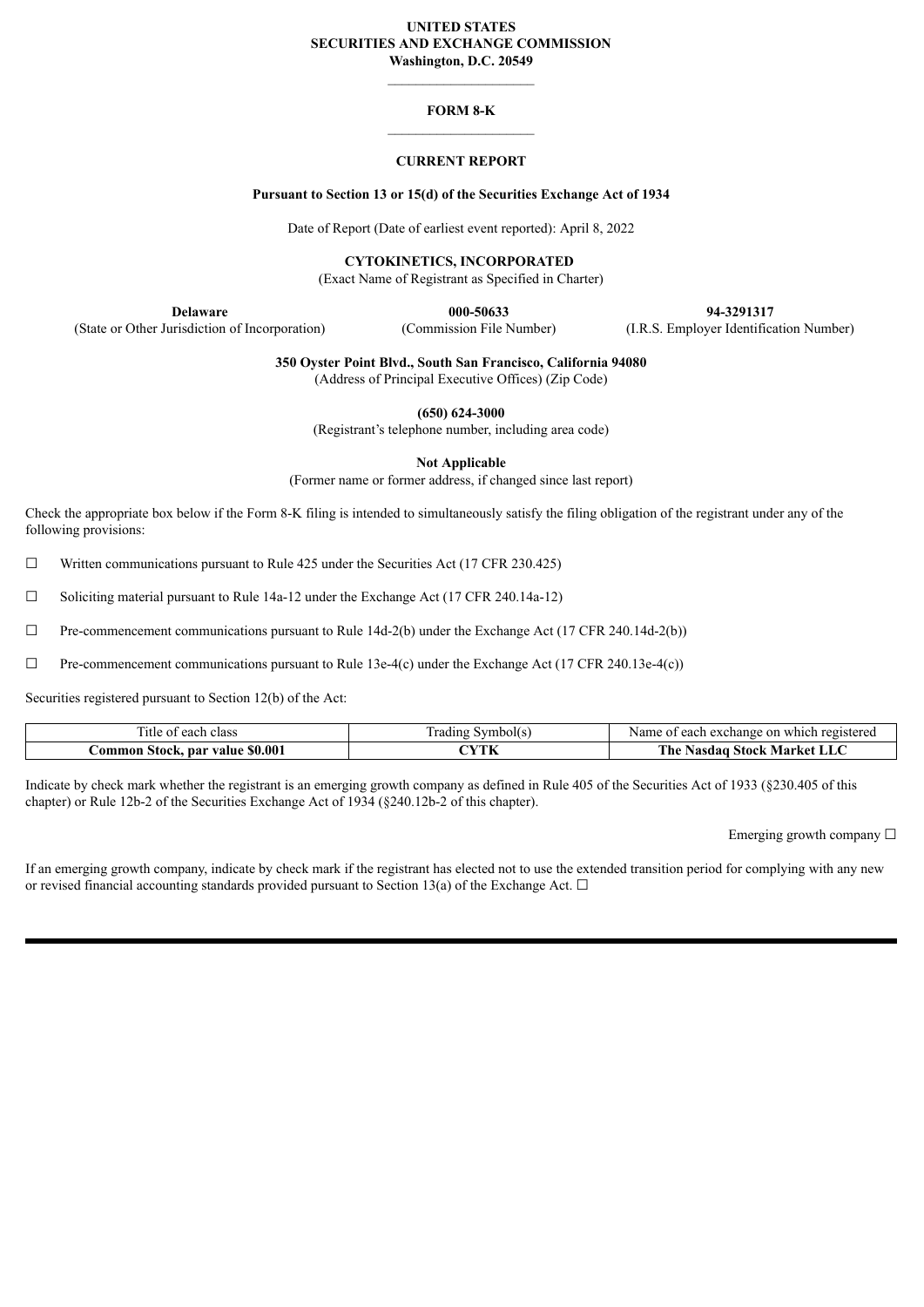#### Item 5.02 Departure of Directors or Certain Officers; Election of Directors; Appointment of Certain Officers; Compensatory Arrangements **of Certain Officers**

On April 8, 2022, (the "Effective Date"), the Board of Directors (the "Board") of Cytokinetics, Incorporated (the "Company") appointed, upon the recommendation of the Nominating and Governance Committee of the Board, Robert A. Harrington, M.D. to fill a vacant Board seat and to serve as a member of the Board with an initial term expiring at the Company's 2024 annual meeting of stockholders. The Board also appointed Dr. Harrington as a member of the Company's Science and Technology Committee.

There are no arrangements or understandings between Dr. Harrington and any other persons pursuant to which he was selected as a director of the Company. The Board has determined that Dr. Harrington is independent under the Company's Corporate Governance Guidelines, applicable U.S. Securities and Exchange Commission (the "SEC") requirements and Nasdaq listing standards. There is no transaction involving Dr. Harrington that requires disclosure under Item 404(a) of Regulation S-K.

Dr. Harrington will participate in the Company's non-employee director compensation arrangements, which are generally described under the heading "Director Compensation" in the Company's Proxy Statement for its 2021 Annual Meeting of Stockholders as filed with the SEC on April 7, 2021. Under these arrangements, Dr. Harrington will receive an annual retainer of \$45,000 starting on the Effective Date, with payment pro-rated for any partial period of service. In addition, on the Effective Date, Dr. Harrington received an option to purchase 35,000 shares of the Company's common stock, which will vest monthly over three years, subject to is continuous service as a member of the Board. The Company also entered into its standard form of indemnification agreement with Dr. Harrington.

Also on the Effective Date, L. Patrick Gage, Ph.D. resigned as a director of Cytokinetics. Dr. Gage's resignation was not a result of any disagreement with Cytokinetics on any matter relating to Cytokinetics's operations, policies or practices. As a result of Dr. Gage's resignation, John T. Henderson, M.D. was appointed as Chairman of the Board.